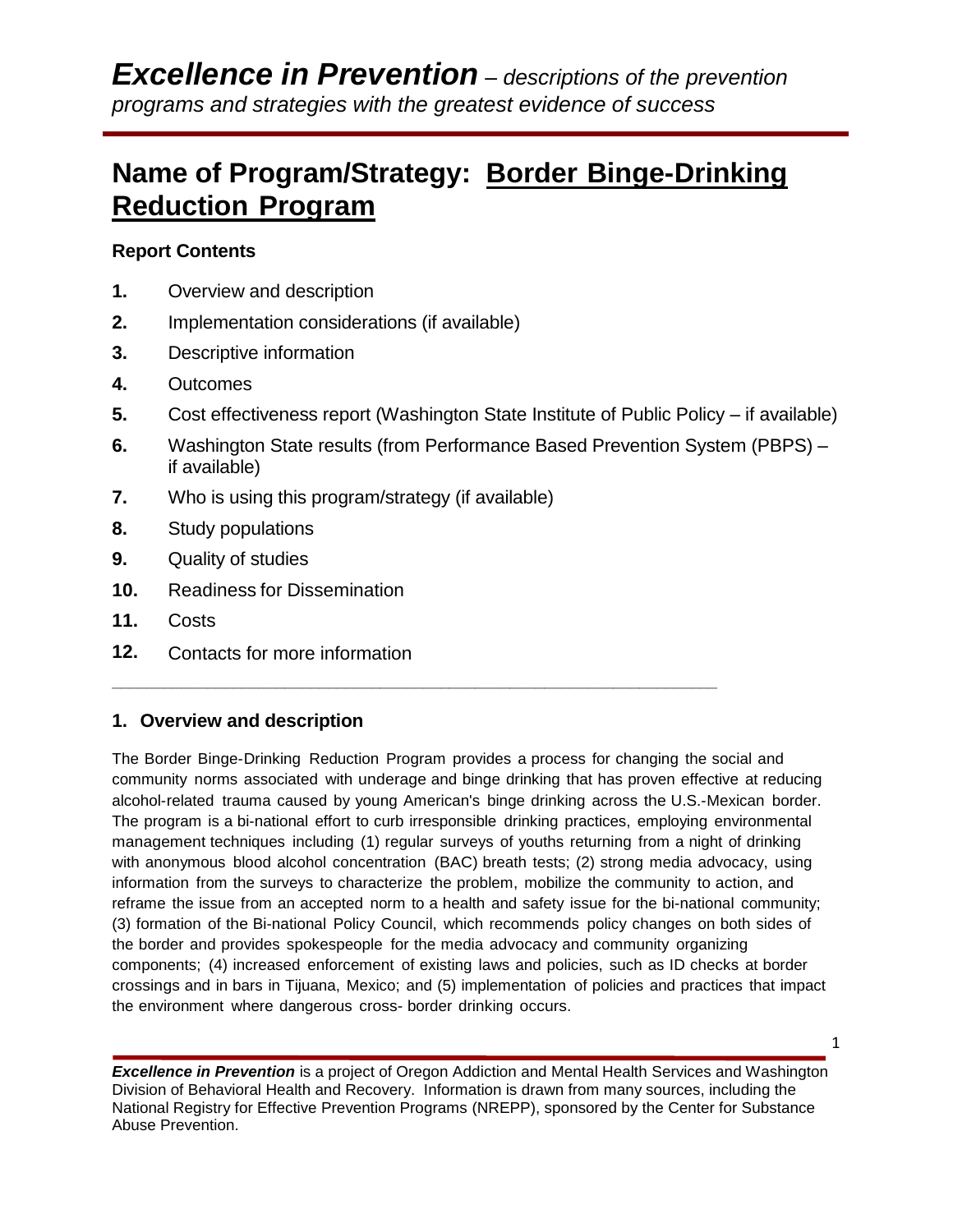## **2. Implementation considerations (if available)**

## **3. Descriptive Information**

| <b>Areas of Interest</b>         | Substance abuse prevention                                                                                                                                                                                                                                                                                                                                                                                                             |  |  |  |
|----------------------------------|----------------------------------------------------------------------------------------------------------------------------------------------------------------------------------------------------------------------------------------------------------------------------------------------------------------------------------------------------------------------------------------------------------------------------------------|--|--|--|
| <b>Outcomes</b>                  | 1: Americans arrested in Tijuana, Mexico, for alcohol-related<br>violations<br>2: Number of Tijuana bars with a majority of American patrons<br>3: Number of nighttime alcohol-related crashes<br>4: Number of youth crossing into Tijuana to drink<br>5: Number of youth returning from Tijuana with high BAC                                                                                                                         |  |  |  |
| <b>Outcome Categories</b>        | Alcohol<br>Crime/Delinquency<br><b>Environmental Change</b>                                                                                                                                                                                                                                                                                                                                                                            |  |  |  |
| <b>Ages</b>                      | 18-25 (Young adult)<br>26-55 (Adult)                                                                                                                                                                                                                                                                                                                                                                                                   |  |  |  |
| <b>Genders</b>                   | Data were not reported/available                                                                                                                                                                                                                                                                                                                                                                                                       |  |  |  |
| <b>Races/Ethnicities</b>         | Data were not reported/available                                                                                                                                                                                                                                                                                                                                                                                                       |  |  |  |
| <b>Settings</b>                  | Other community settings                                                                                                                                                                                                                                                                                                                                                                                                               |  |  |  |
| <b>Geographic Locations</b>      | Urban                                                                                                                                                                                                                                                                                                                                                                                                                                  |  |  |  |
| <b>Implementation History</b>    | Implementation of the Border Project in the San Diego-Tijuana<br>border region began in 1997 and continues today. Significant<br>project results were achieved by 1998. The project continues to<br>work to ensure that changes are sustainable through ongoing<br>policy changes and establishing community norms and standards<br>that do not support or condone underage or binge drinking by<br>American youth in Tijuana, Mexico. |  |  |  |
| <b>NIH Funding/CER Studies</b>   | Partially/fully funded by National Institutes of Health: Yes<br>Evaluated in comparative effectiveness research studies: No                                                                                                                                                                                                                                                                                                            |  |  |  |
| <b>Adaptations</b>               | The Border Binge-Drinking Reduction program was specifically<br>designed to address the unique cultural and population factors<br>associated with border communities in Mexico. Issue briefings,<br>meeting documents, and other materials for this program have<br>been provided in English and/or Spanish as appropriate.                                                                                                            |  |  |  |
| <b>Adverse Effects</b>           | No adverse effects, concerns, or unintended consequences were<br>identified by the applicant.                                                                                                                                                                                                                                                                                                                                          |  |  |  |
| <b>IOM Prevention Categories</b> | Universal                                                                                                                                                                                                                                                                                                                                                                                                                              |  |  |  |

*Excellence in Prevention* is a project of Oregon Addiction and Mental Health Services and Washington Division of Behavioral Health and Recovery. Information is drawn from many sources, including the National Registry for Effective Prevention Programs (NREPP), sponsored by the Center for Substance Abuse Prevention.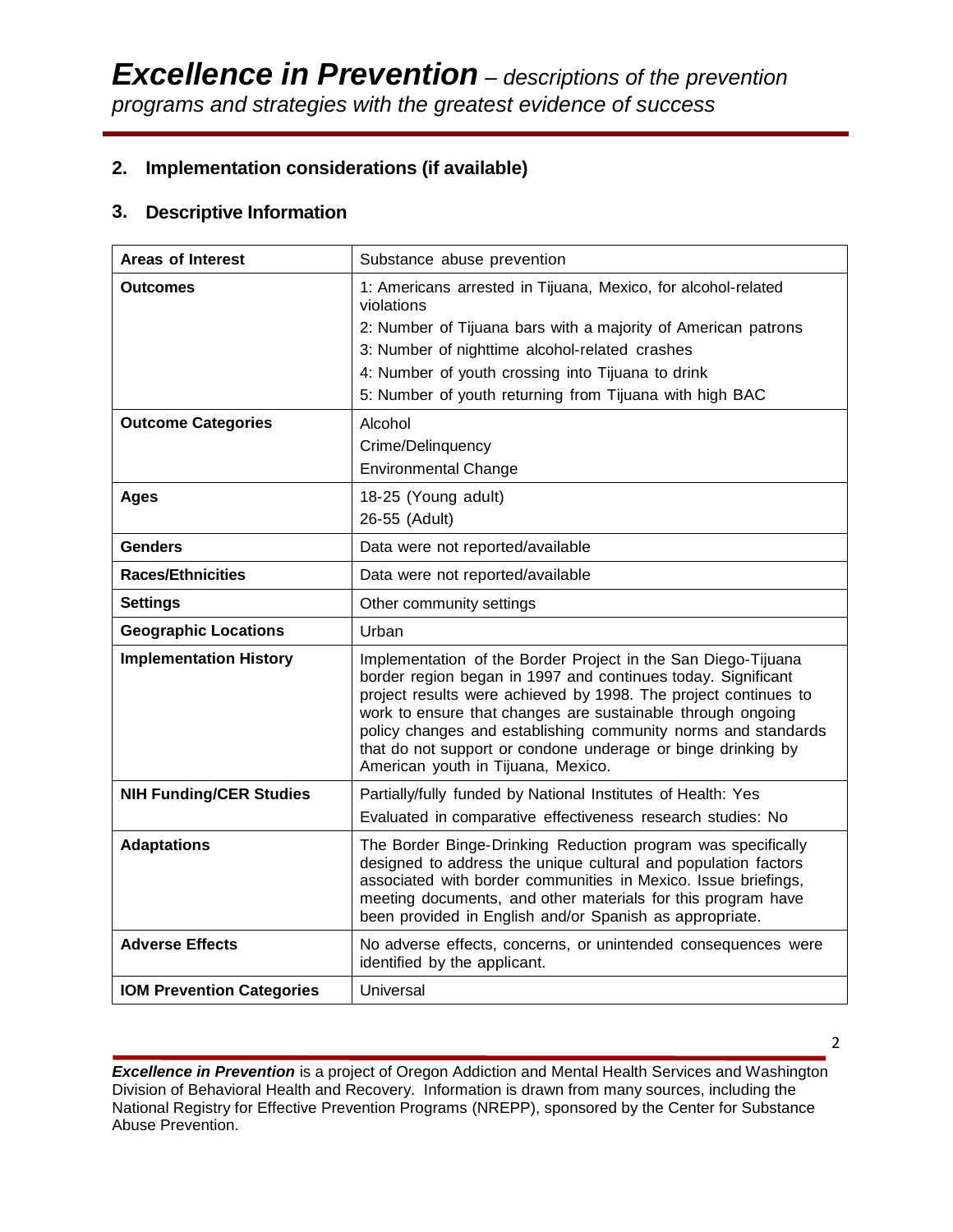## **4. Outcomes**

## **Outcome 1: Americans arrested in Tijuana, Mexico, for alcohol-related violations**

| <b>Description of Measures</b>    | This outcome was assessed from arrest records provided by the<br>Tijuana police from 1998 to 1999.                                                                                                                                                                                                                                                     |  |  |  |
|-----------------------------------|--------------------------------------------------------------------------------------------------------------------------------------------------------------------------------------------------------------------------------------------------------------------------------------------------------------------------------------------------------|--|--|--|
|                                   | Cross-sectional and time-series analyses were applied to<br>alcohol-related law violations by American visitors to Tijuana,<br>Mexico. In addition, a monthly time-series analysis was applied<br>to investigate the influence of Tijuana and San Diego policies<br>on the number of Americans arrested in Tijuana for alcohol-<br>related violations. |  |  |  |
| <b>Key Findings</b>               | The number of Americans arrested in Tijuana for alcohol-related<br>violations declined during the 2 years of analysis (1997-1999); the<br>number arrested for other felonies and misdemeanors remained<br>stable during the same period.                                                                                                               |  |  |  |
| <b>Studies Measuring Outcome</b>  | Study 1,                                                                                                                                                                                                                                                                                                                                               |  |  |  |
| <b>Study Designs</b>              | Pre-Experimental                                                                                                                                                                                                                                                                                                                                       |  |  |  |
| <b>Quality of Research Rating</b> | $2.1$ (0.0-4.0 scale)                                                                                                                                                                                                                                                                                                                                  |  |  |  |

## **Outcome 2: Number of Tijuana bars with a majority of American patrons**

| <b>Description of Measures</b> | The number of bars with a majority of American customers was<br>determined by conducting bar surveys in Tijuana from 1997 to<br>1999 made on one randomly selected Wednesday, Friday, and<br>Saturday night of each month. Bar surveys relied exclusively on<br>visual inspection. The observer walked a route designed to cover<br>as many bars as possible, monitoring early (midnight to 2 a.m.)<br>and late (3 a.m. to 5 a.m.) activities. The observer also noted<br>residence of patrons, ethnicity of American visitors, age group,<br>gender, alcohol promotion (alcohol advertisements, sex-oriented<br>attractions, signs encouraging high alcohol consumption), number<br>of security guards, and size of crowd. |
|--------------------------------|-----------------------------------------------------------------------------------------------------------------------------------------------------------------------------------------------------------------------------------------------------------------------------------------------------------------------------------------------------------------------------------------------------------------------------------------------------------------------------------------------------------------------------------------------------------------------------------------------------------------------------------------------------------------------------------------------------------------------------|
| <b>Key Findings</b>            | Over the 2 years of analysis (1997-1999), the percentage of<br>Tijuana bars that were observed to have a majority of American<br>patrons declined from about 80% to about 60%. Most of the<br>decline was observed during the first year of the bar survey and<br>coincided with a decline in the number of American weekend night                                                                                                                                                                                                                                                                                                                                                                                          |

*Excellence in Prevention* is a project of Oregon Addiction and Mental Health Services and Washington Division of Behavioral Health and Recovery. Information is drawn from many sources, including the National Registry for Effective Prevention Programs (NREPP), sponsored by the Center for Substance Abuse Prevention.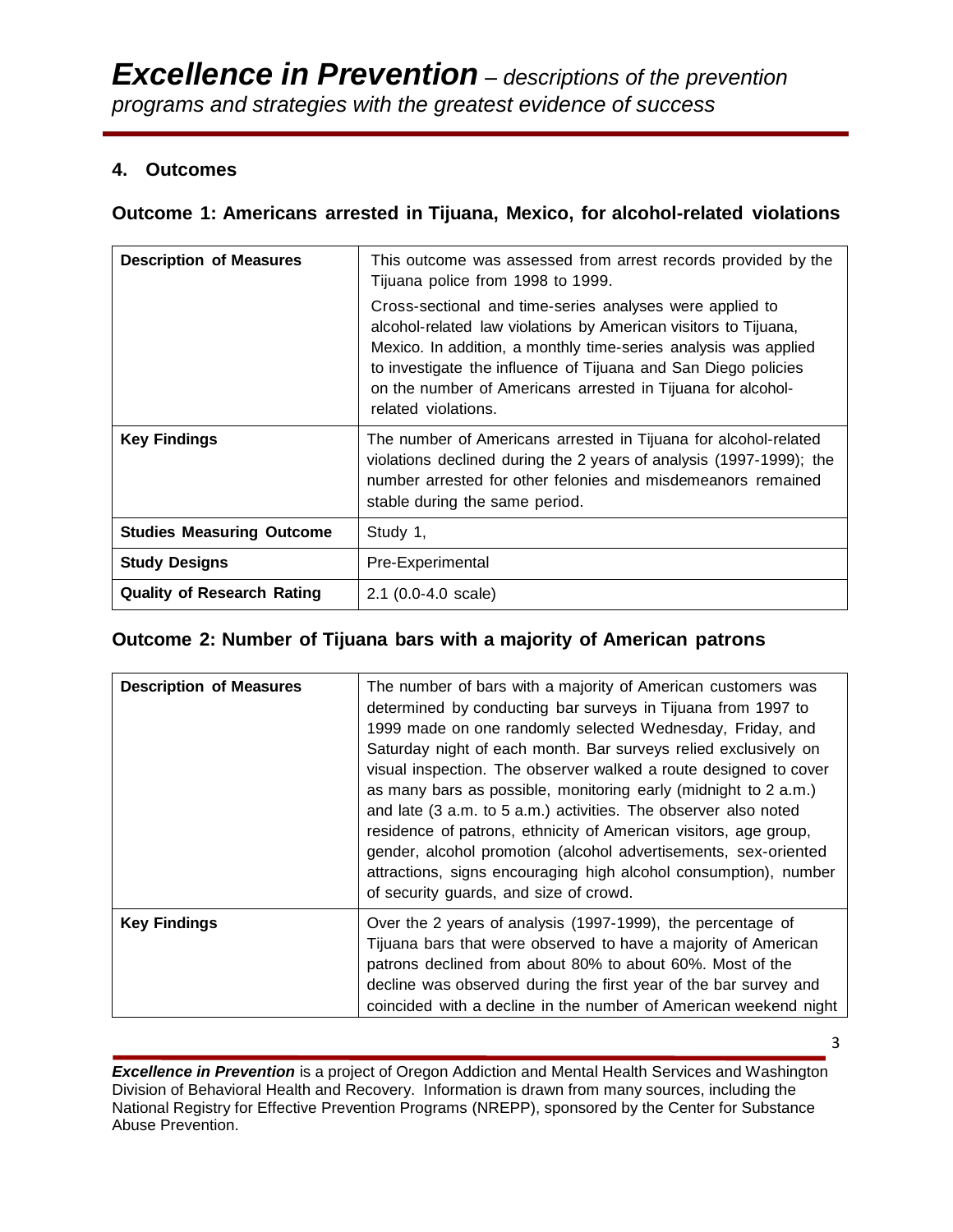# *Excellence in Prevention – descriptions of the prevention programs and strategies with the greatest evidence of success*

|                                   | visitors to Tijuana.  |
|-----------------------------------|-----------------------|
| <b>Studies Measuring Outcome</b>  | Study 1               |
|                                   |                       |
| <b>Study Designs</b>              | Pre-Experimental      |
| <b>Quality of Research Rating</b> | $2.3$ (0.0-4.0 scale) |

## **Outcome 3: Number of nighttime alcohol-related crashes**

| <b>Description of Measures</b>    | This outcome (also known as "had been drinking" crashes) was<br>measured using the Statewide Integrated Traffic Reporting<br>System (SWITRS), maintained by the California Highway Patrol.<br>This system contains a record of all reported crashes occurring<br>on the State's roads, including the officer's indication that a driver<br>involved in the crash had been drinking. This outcome included all<br>injury crashes occurring in San Diego County between midnight<br>and 6 a.m. on weekends from January 1, 1996, through<br>December 31, 1999, involving drivers 16-30 years old. |
|-----------------------------------|-------------------------------------------------------------------------------------------------------------------------------------------------------------------------------------------------------------------------------------------------------------------------------------------------------------------------------------------------------------------------------------------------------------------------------------------------------------------------------------------------------------------------------------------------------------------------------------------------|
| <b>Key Findings</b>               | Increased media coverage of the Border Binge-Drinking Reduction<br>Program was associated with a 45.3% reduction in the number of<br>16- to 20-year-old drivers who had been drinking alcohol and were<br>involved in nighttime crashes ( $p < .04$ ). A similar association was<br>not observed among 21- to 25-year-old drivers.                                                                                                                                                                                                                                                              |
| <b>Studies Measuring Outcome</b>  | Study 1                                                                                                                                                                                                                                                                                                                                                                                                                                                                                                                                                                                         |
| <b>Study Designs</b>              | Pre-Experimental                                                                                                                                                                                                                                                                                                                                                                                                                                                                                                                                                                                |
| <b>Quality of Research Rating</b> | $2.3(0.0-4.0 scale)$                                                                                                                                                                                                                                                                                                                                                                                                                                                                                                                                                                            |

## **Outcome 4: Number of youth crossing into Tijuana to drink**

| <b>Description of Measures</b> | This outcome was measured using Immigration and Naturalization<br>Services (INS) counts of pedestrians returning to the United<br>States ("returnees") from Mexico. The INS uses turnstile                                                                                                                                                                                                                 |
|--------------------------------|------------------------------------------------------------------------------------------------------------------------------------------------------------------------------------------------------------------------------------------------------------------------------------------------------------------------------------------------------------------------------------------------------------|
|                                | counters at border stations to provide hourly totals of pedestrians<br>entering the United States each day of the week. Their records<br>from January 1, 1996, to December 30, 1999, between midnight<br>and 4 a.m. were available to investigators, providing 14 months<br>of pedestrian data before the program was initiated and 34<br>months after it began. A total of 208 weekly data points (Friday |

*Excellence in Prevention* is a project of Oregon Addiction and Mental Health Services and Washington Division of Behavioral Health and Recovery. Information is drawn from many sources, including the National Registry for Effective Prevention Programs (NREPP), sponsored by the Center for Substance Abuse Prevention.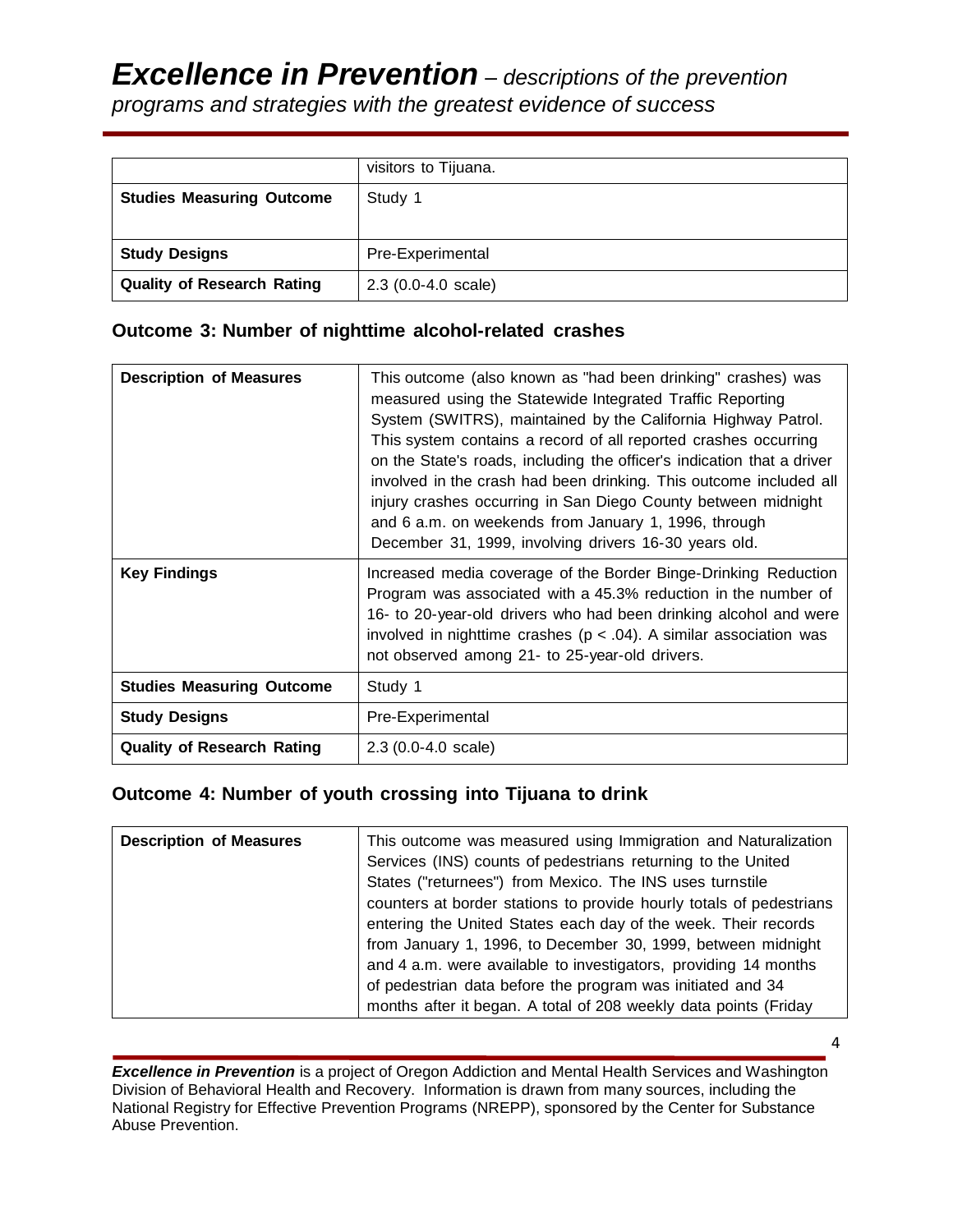# *Excellence in Prevention – descriptions of the prevention programs and strategies with the greatest evidence of success*

|                                   | and Saturday combined) covering 2,076,733 returnees was<br>available.                                                                                                                                                                                                                                             |  |  |  |
|-----------------------------------|-------------------------------------------------------------------------------------------------------------------------------------------------------------------------------------------------------------------------------------------------------------------------------------------------------------------|--|--|--|
| <b>Key Findings</b>               | Increased media coverage of the Border Binge-Drinking<br>Reduction Program was associated with an estimated 31.6%<br>decline in late-night border crossings ( $p < .001$ ). Two other<br>factors also influenced the number of border crossings: rainfall<br>$(p < .01)$ and Mexican election days $(p < .001)$ . |  |  |  |
| <b>Studies Measuring Outcome</b>  | Study 1                                                                                                                                                                                                                                                                                                           |  |  |  |
| <b>Study Designs</b>              | Pre-Experimental                                                                                                                                                                                                                                                                                                  |  |  |  |
| <b>Quality of Research Rating</b> | $3.3$ (0.0-4.0 scale)                                                                                                                                                                                                                                                                                             |  |  |  |

## **Outcome 5: Number of youth returning from Tijuana with high BAC**

| <b>Description of Measures</b>    | This outcome was measured using the Voluntary Breath Alcohol<br>Survey (VBAS). Surveys were conducted at the San Diego-<br>Tijuana border crossing on Wednesday, Friday, and Saturday<br>nights 1 week each month from April 1997 to December 1999.<br>Holiday weekends were explicitly avoided. The VBAS is a 5-<br>minute interview by a trained interviewer in which a breath sample<br>is collected with a handheld device (CMI Intoxilyzer SD400) that<br>records the result internally. Interview questions included age,<br>gender, residence, occupation, reason for visit to Tijuana, and<br>method of transportation home. In addition to the collection of<br>breath samples, team members recorded their observations on<br>the subject's apparent level of alcohol consumption/intoxication<br>(e.g., none, moderate, or high). |
|-----------------------------------|----------------------------------------------------------------------------------------------------------------------------------------------------------------------------------------------------------------------------------------------------------------------------------------------------------------------------------------------------------------------------------------------------------------------------------------------------------------------------------------------------------------------------------------------------------------------------------------------------------------------------------------------------------------------------------------------------------------------------------------------------------------------------------------------------------------------------------------------|
| <b>Key Findings</b>               | From June 1997 to December 1999, the ratio of pedestrians<br>crossing the border between midnight and 4 a.m. with BACs of<br>0.08% or higher declined by 29% ( $p = .004$ ). During the same<br>period, the number of underage drinking pedestrians declined by<br>$39.8\%$ (p = .001).                                                                                                                                                                                                                                                                                                                                                                                                                                                                                                                                                      |
| <b>Studies Measuring Outcome</b>  | Study 1                                                                                                                                                                                                                                                                                                                                                                                                                                                                                                                                                                                                                                                                                                                                                                                                                                      |
| <b>Study Designs</b>              | Pre-Experimental                                                                                                                                                                                                                                                                                                                                                                                                                                                                                                                                                                                                                                                                                                                                                                                                                             |
| <b>Quality of Research Rating</b> | $3.4$ (0.0-4.0 scale)                                                                                                                                                                                                                                                                                                                                                                                                                                                                                                                                                                                                                                                                                                                                                                                                                        |

## **5. Cost effectiveness report** (Washington State Institute of Public Policy – if available)

*Excellence in Prevention* is a project of Oregon Addiction and Mental Health Services and Washington Division of Behavioral Health and Recovery. Information is drawn from many sources, including the National Registry for Effective Prevention Programs (NREPP), sponsored by the Center for Substance Abuse Prevention.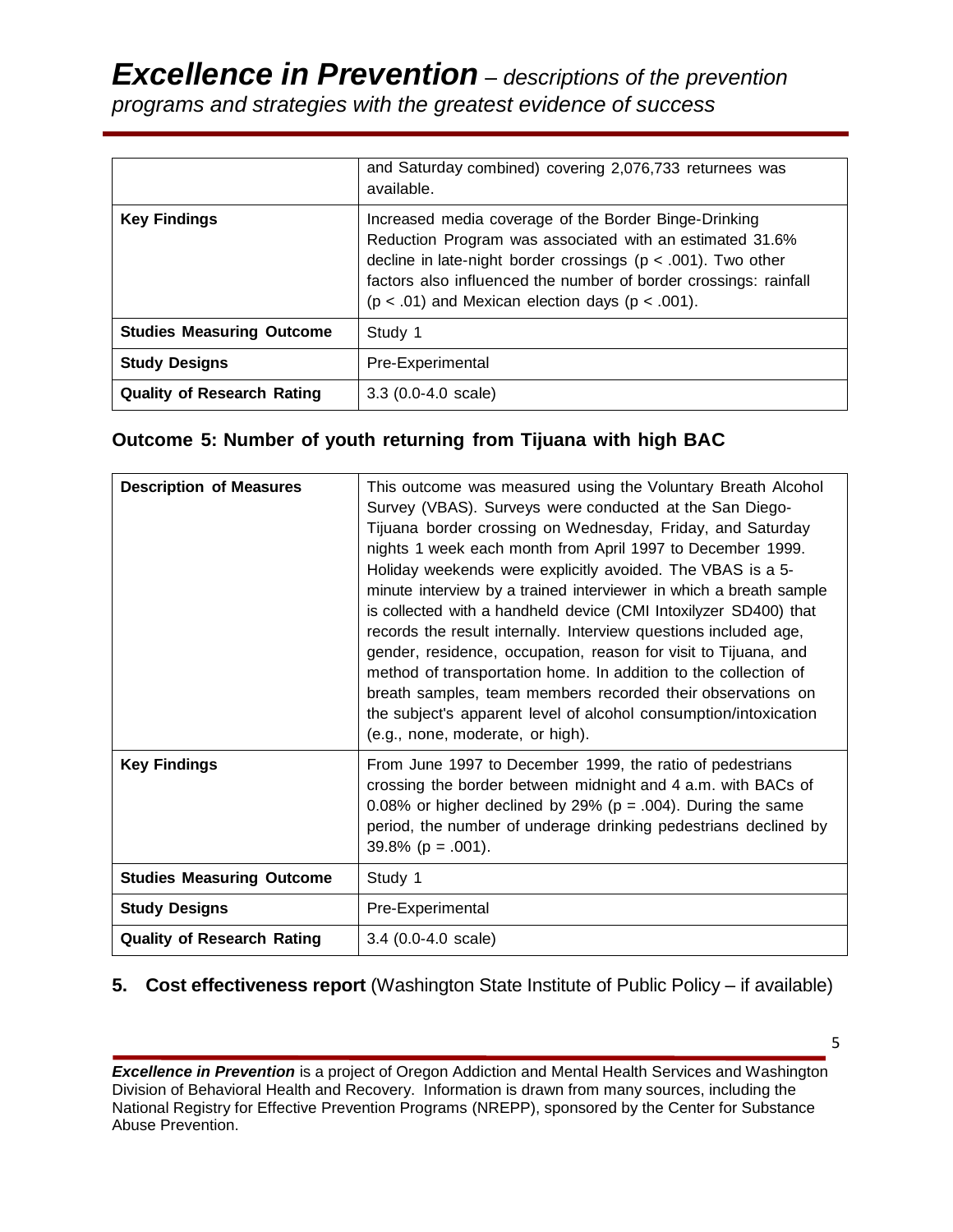**6. Washington State results** (from Performance Based Prevention System (PBPS) – if available)

## **7. Where is this program/strategy being used (if available)?**

| <b>Washington Counties</b> | <b>Oregon Counties</b> |  |
|----------------------------|------------------------|--|
|                            |                        |  |

## **8. Study Populations**

The studies reviewed for this intervention included the following populations, as reported by the study authors.

| Study   | Age                 | Gender             | <b>Race/Ethnicity</b> |
|---------|---------------------|--------------------|-----------------------|
| Study 1 | 18-25 (Young adult) | Data not           | Data not              |
|         | 26-55 (Adult)       | reported/available | reported/available    |

## **9. Quality of Research**

The documents below were reviewed for Quality of Research. Other materials may be available. For more information, contact the developer(s).

#### **Study 1**

Lange, J. B., Lauer, E. M., & Voas, R. B. (1999). A survey of the San Diego-Tijuana crossborder binging. Methods and analysis. Evaluation Review, 23(4), 378-398.

Romano, E., Cano, S., Lauer, E., Jimenez, A., Voas, R. B., & Lange, J. E. (2004). Tijuana alcohol control policies: A response to cross- border high-risk drinking by young Americans. Prevention Science, 5(2), 127-134.

Voas, R. B., Tippetts, A. S., Johnson, M. B., Lange, J. E., & Baker, J. (2002). Operation safe crossing: Using science within a community intervention. Addiction, 97(9), 1205-1214.

#### **Quality of Research Ratings by Criteria (0.0-4.0 scale)**

External reviewers independently evaluate the Quality of Research for an intervention's reported results using six criteria:

- 1. Reliability of measures
- 2. Validity of measures
- 3. Intervention fidelity
- 4. Missing data and attrition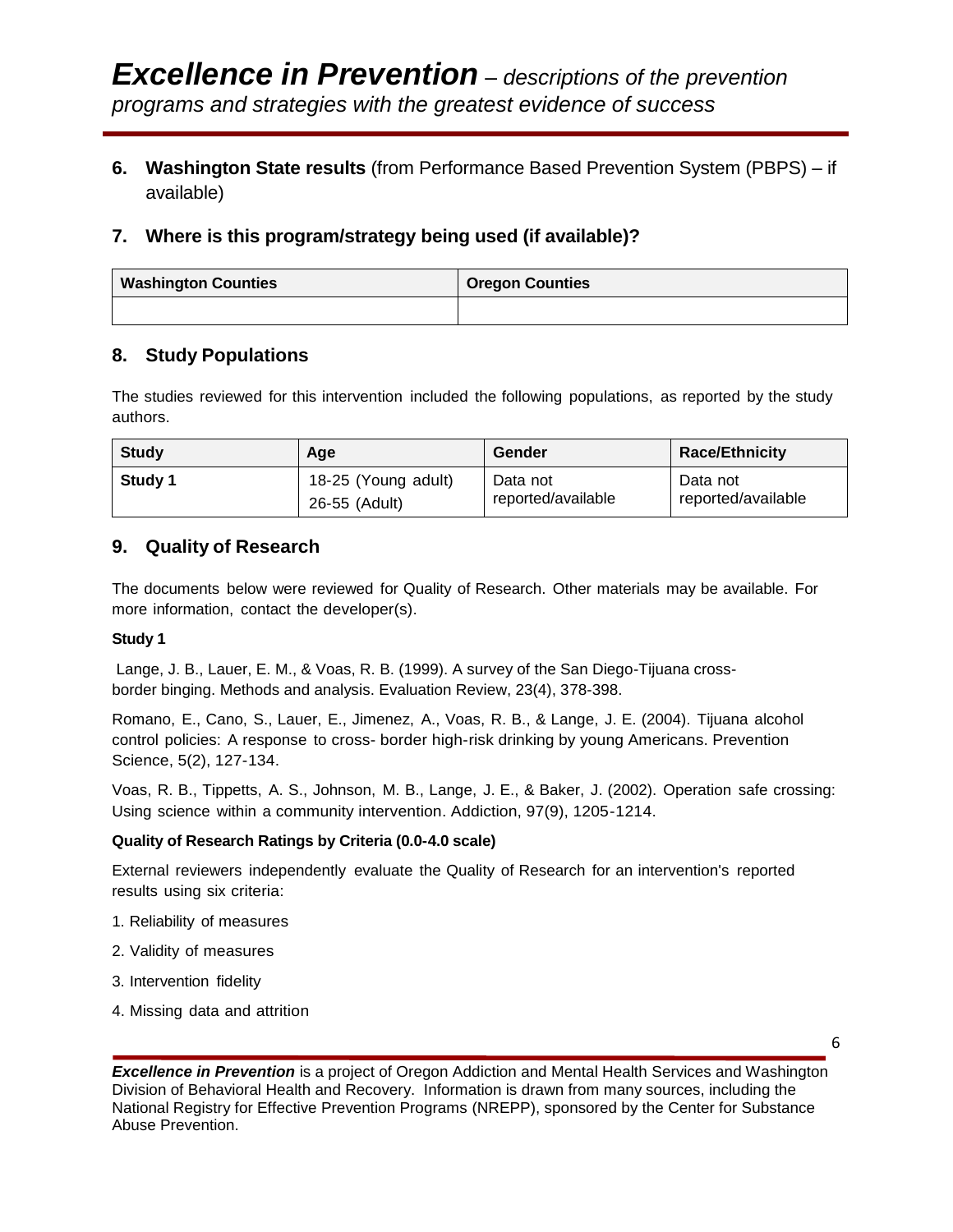#### 5. Potential confounding variables

#### 6. Appropriateness of analysis

For more information about these criteria and the meaning of the ratings, see Quality of Research.

| Outcome                                                                              | Reliability of<br><b>Measures</b> | Validity of<br><b>Measures</b> | Fidelity | Missing<br>Data/Attrition | Confounding<br>Variables | Data<br>Analysis | Overall<br>Rating |
|--------------------------------------------------------------------------------------|-----------------------------------|--------------------------------|----------|---------------------------|--------------------------|------------------|-------------------|
| 1: Americans<br>arrested in Tijuana,<br>Mexico, for<br>alcohol-related<br>violations | 1.0                               | 2.5                            | 2.0      | 2.0                       | 2.5                      | 2.5              | 2.1               |
| 2: Number of<br>Tijuana bars with a<br>majority of<br>American patrons               | 2.0                               | 2.5                            | 2.0      | 2.0                       | 2.5                      | 2.5              | 2.3               |
| 3: Number of<br>nighttime alcohol-<br>related crashes                                | 1.5                               | 2.0                            | 2.5      | 2.5                       | 2.5                      | 2.5              | 2.3               |
| 4: Number of youth<br>crossing into<br>Tijuana to drink                              | 3.5                               | 3.5                            | 3.0      | 3.5                       | 3.0                      | 3.5              | 3.3               |
| 5: Number of youth<br>returning from<br>Tijuana with high<br><b>BAC</b>              | 4.0                               | 4.0                            | 3.0      | 4.0                       | 2.5                      | 3.0              | 3.4               |

#### **Study Strengths**

For outcome 1 (reduced arrests for alcohol-related violations), the measure used has face validity. The validity is also supported by the decline in the number of alcohol-related misdemeanors, along with the decline in the number of American visitors and the decline in the numbers of youth with high BACs. The data provide a source of criterion validity for other intervention effects found. While the reliability of the data (police arrest records) may be questionable, expected effects were documented by this external data source, and effects were specific to misdemeanors and alcohol-related misdemeanors.

For outcome 2 (reduced number of bars with a majority of American customers), reports conducted by one observer were corroborated 95% of the time by returning bar patrons, providing evidence of the reliability of the data (inter-rater reliability) and support validity. Similarly, Mexican intervention efforts were demonstrated by the bar surveys (e.g., changes in signage, increase in police security) and corroborated by returning visitors. The sampling strategy (visiting each bar early and late on three evenings 1 random week per month) should yield representative data over time.

For outcome 3 (reduced nighttime alcohol-related crashes), potential confounders like a broader downward trend in "had been drinking" crashes were addressed by analyzing crashes in surrounding

*Excellence in Prevention* is a project of Oregon Addiction and Mental Health Services and Washington Division of Behavioral Health and Recovery. Information is drawn from many sources, including the National Registry for Effective Prevention Programs (NREPP), sponsored by the Center for Substance Abuse Prevention.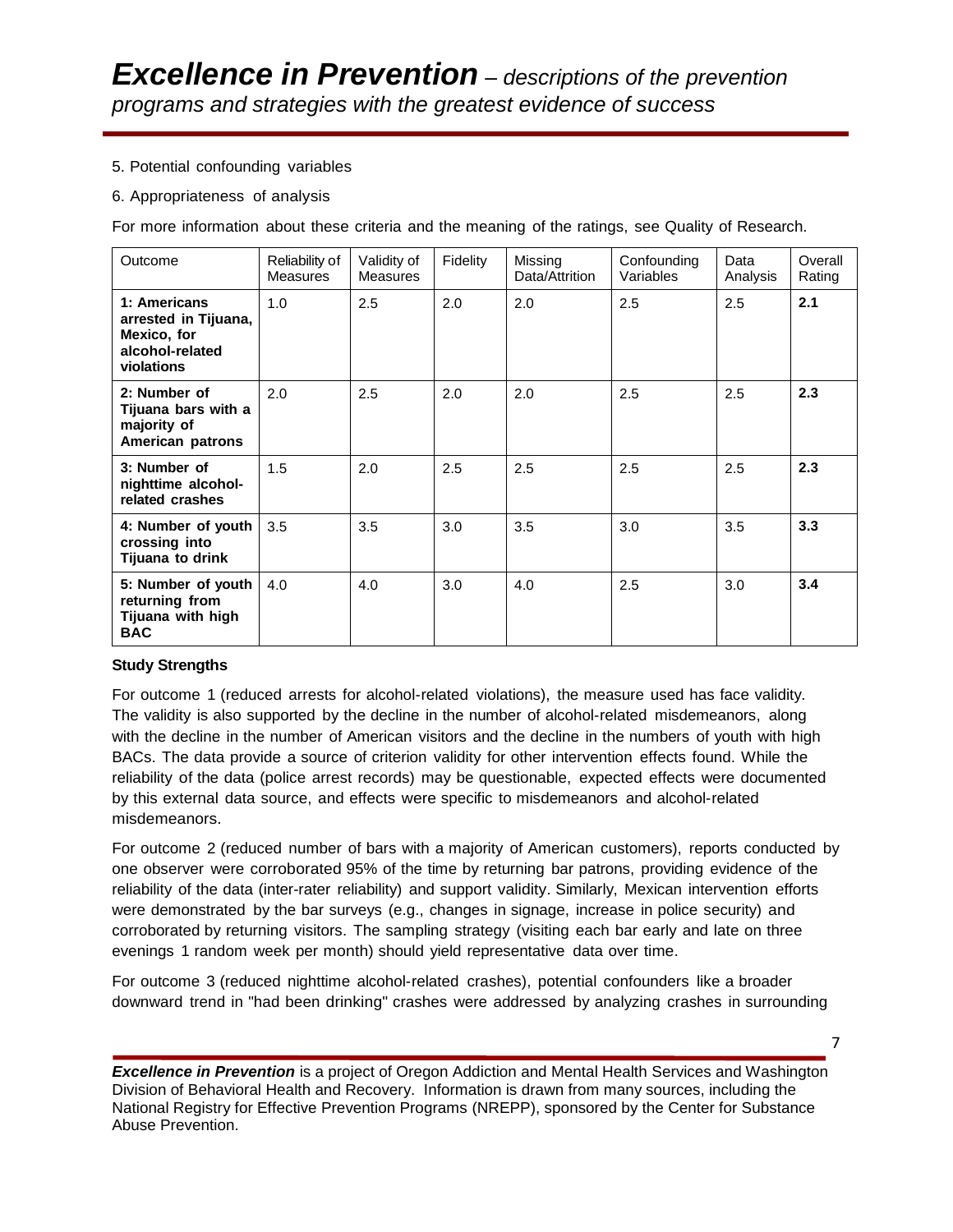# *Excellence in Prevention – descriptions of the prevention programs and strategies with the greatest evidence of success*

counties; effects were isolated to San Diego. The study used innovative methods to demonstrate the effects of intervention (outcome measures and media campaign) on the reduction of youth drinking and drinking-related problems. Carefully thought-out measures were implemented to control the quality of data collected. The researchers did a great job using a variety of data sources; the convergence of findings across all of these measures supports the efficacy of the program despite any individual measurement limitations. Thus, while each individual variable has limitations, it is the collective evidence across the set of diverse indicators that converges on a convincing argument supporting causal inference.

For outcome 4 (reduced number of youth crossing into Mexico to drink), direct recording of the outcome of interest was utilized. A lengthy baseline period was also available for comparison purposes to effectively isolate changes associated with the intervention period. Time series analysis, incorporating potential covariates like seasonality, is the most appropriate method for analyzing these data. The number of observations was more than adequate.

Outcome 5 (reduced number of youths returning from Tijuana with high BACs) used the Voluntary Breath Alcohol Survey (VBAS), a very reliable measurement of BACs for youths returning from Tijuana. The outcome utilized objective physiological data on BAC, correlated with interviewer ratings. Data collection procedures and reliance on objective BAC level support the validity of this measure. The detailed system for training and maintaining high level of fidelity to the data collection system, ongoing monitoring, and correspondence with interviewer ratings support fidelity. The authors demonstrated very sophisticated methods of handling missing data for this outcome. The use of BAC (as opposed to reliance on the survey) and high participation rates are strengths of this outcome.

Overall, the study had a relatively high participation rate, and measures were included to attempt to control missing data. Analyses appear appropriate for the outcomes.

#### **Study Weaknesses**

For outcome 1 (reduced arrests for alcohol-related violations), arrest records may include nonalcohol-related violations. The measurements also heavily depend on the accurate record provided by the Tijuana police. A potential confound is whether police were either enforcing the law less or reporting arrests less over time as the novelty of the intervention and reporting wore off. It is unclear how reliable source the police records are, and there was no baseline period for comparison since data were not recorded prior to the onset of the intervention.

For outcome 2 (reduction in the number of bars with a majority of American customers), reduction in the number of bars with a majority of U.S. customers may be affected by other factors. The bar survey also depends on the quality of surveys conducted by local surveyors.

For outcome 3 (reduced nighttime alcohol-related crashes), records from California's Statewide Integrated Traffic Reporting System (SWITRS) are a rough indicator of the reduction in nighttime alcohol-related crashes caused by heavy drinking in Tijuana. Many other factors could contribute to traffic accidents. It is not clear how officers determine that drivers "had been drinking," and no data was presented as to whether this determination is reliable. No evidence was presented that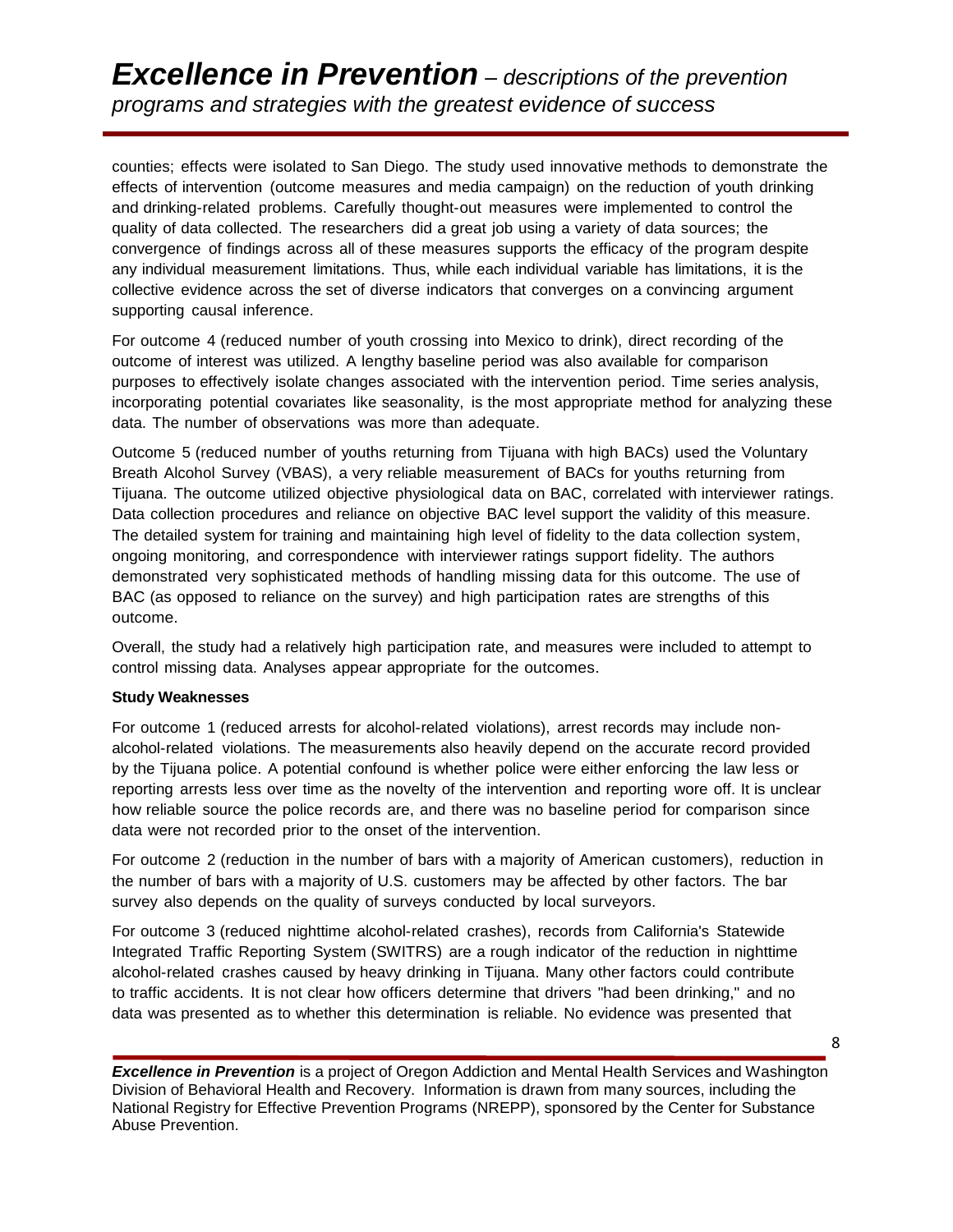the decline in "had been drinking" crashes is attributable to less drinking while in Mexico. There was no reference to missing data on this variable.

For outcome 4 (reduced number of youth crossing into Mexico to drink), INS turnstile counter records are a good measure but may not necessarily reflect all activities (i.e., nondrinking activities) of those crossing into Tijuana.

For outcome 5 (reduced number of youths returning from Tijuana with high BACs), the most likely confound is a broader downward trend in BACs among people returning from Mexico, and baseline BACs were not recorded.

Overall, the intervention is unique and innovative, but it is also difficult to control quality of all intervention measures for consistency and potential replication. Random selection might have been compromised due to uncontrollable factors (selection bias, response bias, and other social, economic, and legal factors). Some of the outcome measures may only be partially related to the intervention. With no experimental control, it is impossible to rule out other confounds.

### **10. Readiness for Dissemination**

The documents below were reviewed for Readiness for Dissemination. Other materials may be available. For more information, contact the developer(s).

#### **Dissemination Materials**

Institute for Public Strategies. (n.d.). Action kit for environmental prevention [Binder].

Pacific Institute for Research and Evaluation. (2001). Interviewer training manual for the Border Project surveys.

Ryan, B. (Ed.). Spring 2001 issue of Prevention File, 16(2).

Ryan, B. (Ed.). Summer 2001 issue of Prevention File, 16(3).

#### **Readiness for Dissemination Ratings by Criteria (0.0-4.0 scale)**

External reviewers independently evaluate the intervention's Readiness for Dissemination using three criteria:

- 1. Availability of implementation materials
- 2. Availability of training and support resources
- 3. Availability of quality assurance procedures

For more information about these criteria and the meaning of the ratings, see Readiness for Dissemination.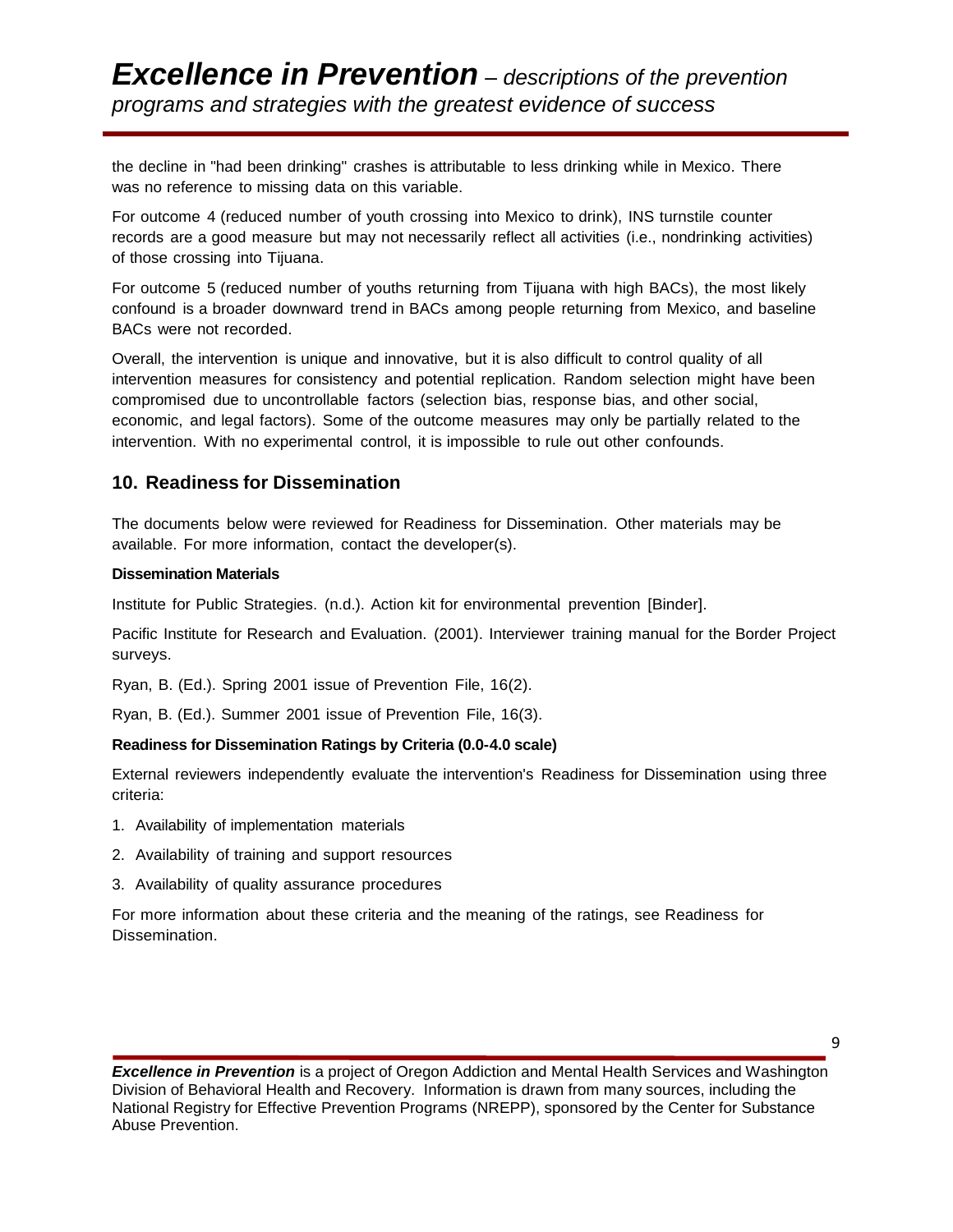| Implementation   | <b>Training and Support</b> | <b>Quality Assurance</b> | <b>Overall Rating</b> |
|------------------|-----------------------------|--------------------------|-----------------------|
| <b>Materials</b> | <b>Resources</b>            | <b>Procedures</b>        |                       |
| 2.3              | 1.5                         | 2.0                      | 1.9                   |

#### **Dissemination Strengths**

Four key implementation areas are described in the materials. The sections on "Defining the Problem" and "Media Strategy" are well developed and provide good information to providers. The developer offers training and technical assistance to providers wishing to tailor this environmental program to communities outside the San Diego-Tijuana border area. Sample approaches, checklists, templates, and tools, including the community readiness assessment, provide some quality assurance.

#### **Dissemination Weaknesses**

Few implementation materials are offered to support the sections on "Developing a Strategic Plan" and "Implementing the Strategic Plan." The interviewer training manual appears to focus only on breath-test surveys rather than the balance of the many other environmental prevention approaches covered in the larger program. No process appears to be in place for ongoing monitoring of implementation fidelity.

#### **11. Costs**

The information below was provided by the developer and may have changed since the time of review. For detailed information on implementation costs (e.g., staffing, space, equipment, materials shipping and handling), contact the developer.

| <b>Item Description</b>                                                                                                                                     | Cost                                    | <b>Required by Program</b><br><b>Developer</b> |
|-------------------------------------------------------------------------------------------------------------------------------------------------------------|-----------------------------------------|------------------------------------------------|
| Breath-test device                                                                                                                                          | \$900 each                              | Yes                                            |
| 2- to 5-day, on-site training on<br>Environmental Prevention<br>Project Design and<br>Implementation Planning<br>(includes all implementation<br>materials) | \$1,200 per day plus travel<br>expenses | Yes                                            |
| On-site, 2-day survey training<br>(includes technical assistance to<br>implement breath test surveys)                                                       | \$7,500 per site                        | Yes                                            |
| Intensive, on-site strategic<br>implementation consultation                                                                                                 | \$1,200 per day plus travel<br>expenses | Yes                                            |
| Quality control checks                                                                                                                                      | Varies                                  | Yes                                            |